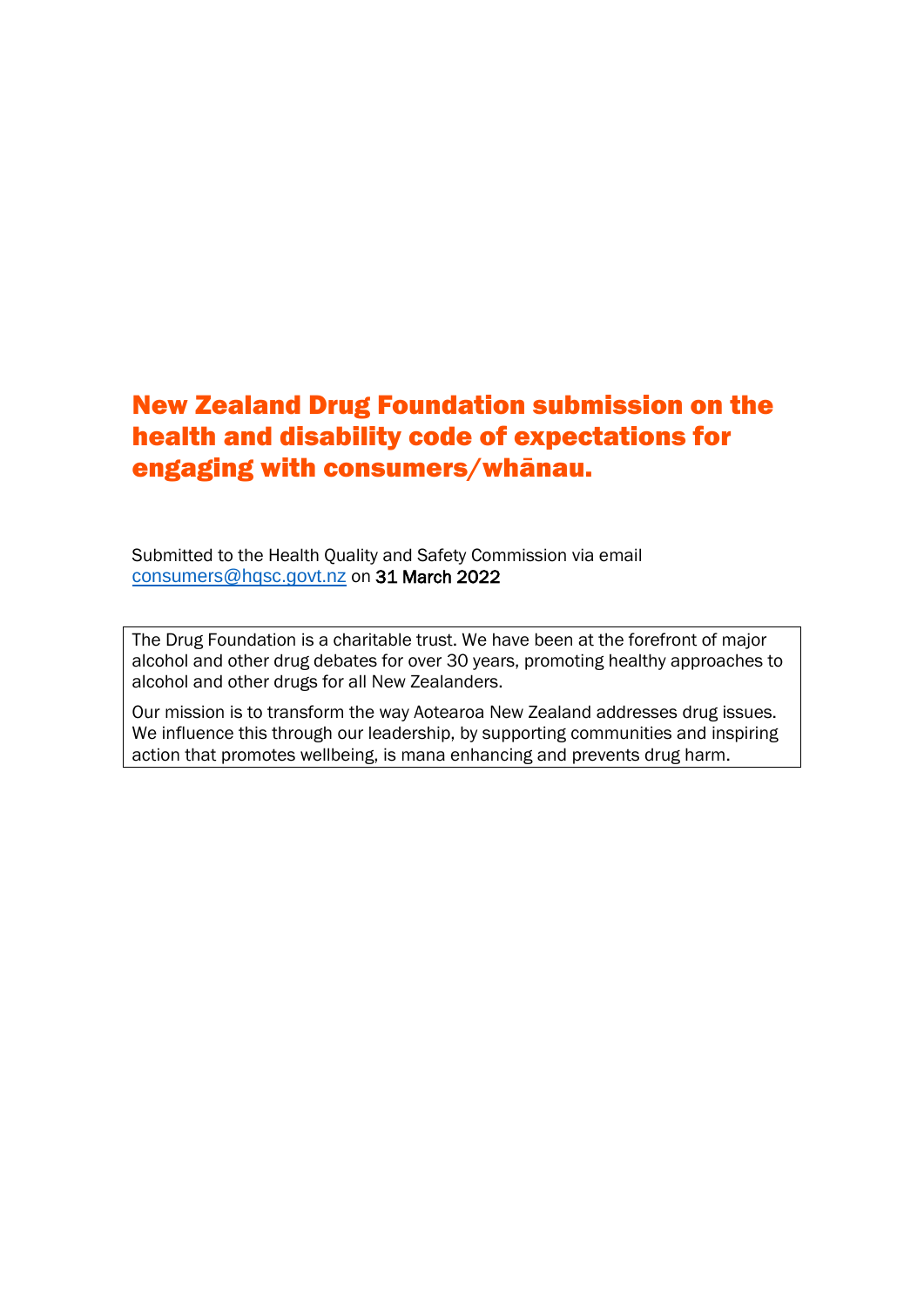# Tēnā koe

New Zealand has high rates of alcohol and other drug use. People who use drugs can experience: no harm at all, chronic harm from ongoing use, acute harm from an incident (such as overdose or an accident), problematic use or addiction. The harms can relate to hinengaro, tinana, wairua, whānau, culture, productivity and/or quality of life. They are not limited to mental health impacts, and may be mild, moderate or severe.

For a small group of people, their drug use - whether legal or illegal - causes significant harm. They may experience a range of health issues, some examples include: injury, hospitalisation, dental issues, hepatitis and serious heart and lung disease.

Tragically, the health system often sees people who use drugs in a negative light, as personally deficient, or not worthy of help. As a group they are widely failed by the health system. People who use drugs often miss out on the care they need as a result, whether for drug-related issues or other conditions, from dental care to cancer treatment.

For those who are also poor, disabled, traumatised or otherwise marginalised, the outcomes are even worse.

Māori carry a particularly heavy burden. Māori are significantly more likely to experience substance use issues than other ethnic groups, and more likely to seek help for addictions and not get it. Services that are available are not always fit for purpose or culturally inclusive.

Because of stigma around drug use, even those who use drugs infrequently may feel unable to have honest conversations with healthcare providers, resulting in ongoing unmet health needs (such as undiagnosed hepatitis, for example).

Involving those with lived experience of drug use is proven to improve the relevance and quality of services. Peer involvement is needed throughout the health system to help people who use drugs feel welcome, to make health services fit for purpose and ensure people get adequate care.

We wholeheartedly support the intent of the draft code of expectations. However, it must be made explicit in the code that those with lived experience of drug use should be included in the feedback loop between service providers and those who use those services. Equally, marginalised groups who need, but are not currently accessing available services, should be part of the conversation.

Our submission is structured as follows:

- PART ONE. The case for improving how the health system deals with drug use.
- PART TWO. How the code can improve the wellbeing of people who use drugs.

Ngā mihi nui,

Sarah Helm Executive Director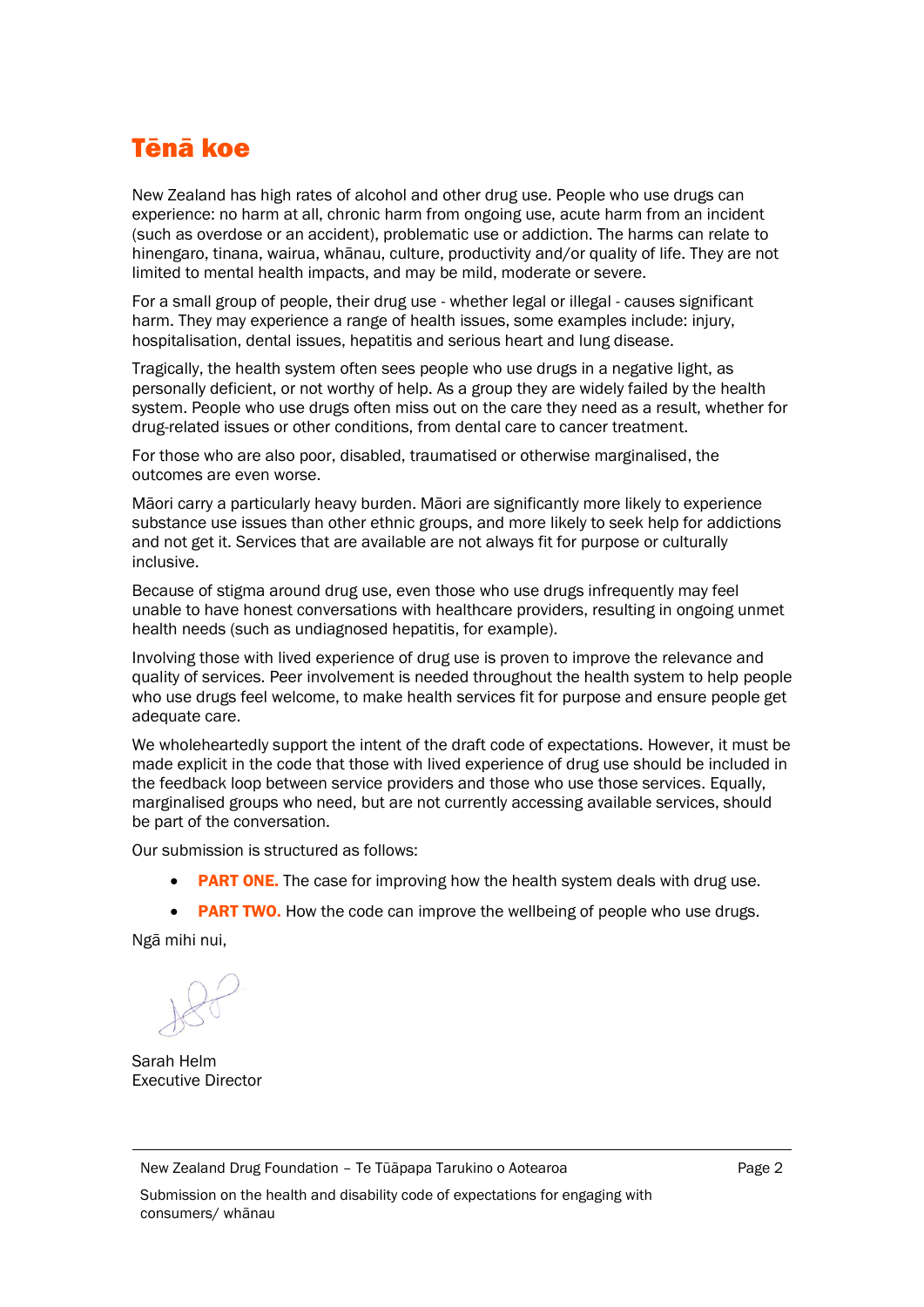## PART ONE – The case for improving how the health system deals with drug use

### We have high rates of drug use in New Zealand

- 1. The drugs that cause most harm in NZ are alcohol and tobacco. Over 820,000 New Zealand adults drink hazardously.<sup>i</sup>
- 2. Of the population of New Zealand adults:
	- 79% drank alcohol in the past year.<sup>i</sup>
	- 11% currently smoke tobacco.<sup>i</sup>
	- 15% used cannabis in the past year.<sup>i</sup>
	- 1% used methamphetamine in the past year.<sup>i</sup>

### Why do people take drugs?

1. People use alcohol and other drugs for many reasons, including: pleasure and recreation; spiritual discovery; performance enhancement; experimentation; peer pressure; or to self-medicate physical problems, emotional pain or trauma.ii

### Most drug use is not harmful

- 2. While it's safest not to use alcohol and other drugs, most people are not harmed much, or at all, by their use. 4 in 5 people who used an illicit drug reported no harmful effects in that year. 7 out of 8 adults who use alcohol report no harmful effects in that year.iii
- 3. The likelihood of harmful use patterns developing depends on a range of social, cultural and genetic factors. Although chemical addiction can play a part, more significant factors contributing to substance use disorders are trauma and abuse, mental health problems, stress, poverty and housing insecurity.

### Drugs can cause serious harm to some

- 4. For a small group of users, drug use whether legal or illegal can cause significant harm. Risks include illness, injury, addiction and even death, with the effects borne by whole communities:
	- Almost 1 in 3 New Zealand adults have a moderate to high risk of experiencing health and other problems from their substance use mostly tobacco (20% of adults) and alcohol (15% of adults).<sup>iv</sup>

New Zealand Drug Foundation – Te Tūāpapa Tarukino o Aotearoa

Submission on the health and disability code of expectations for engaging with consumers/ whānau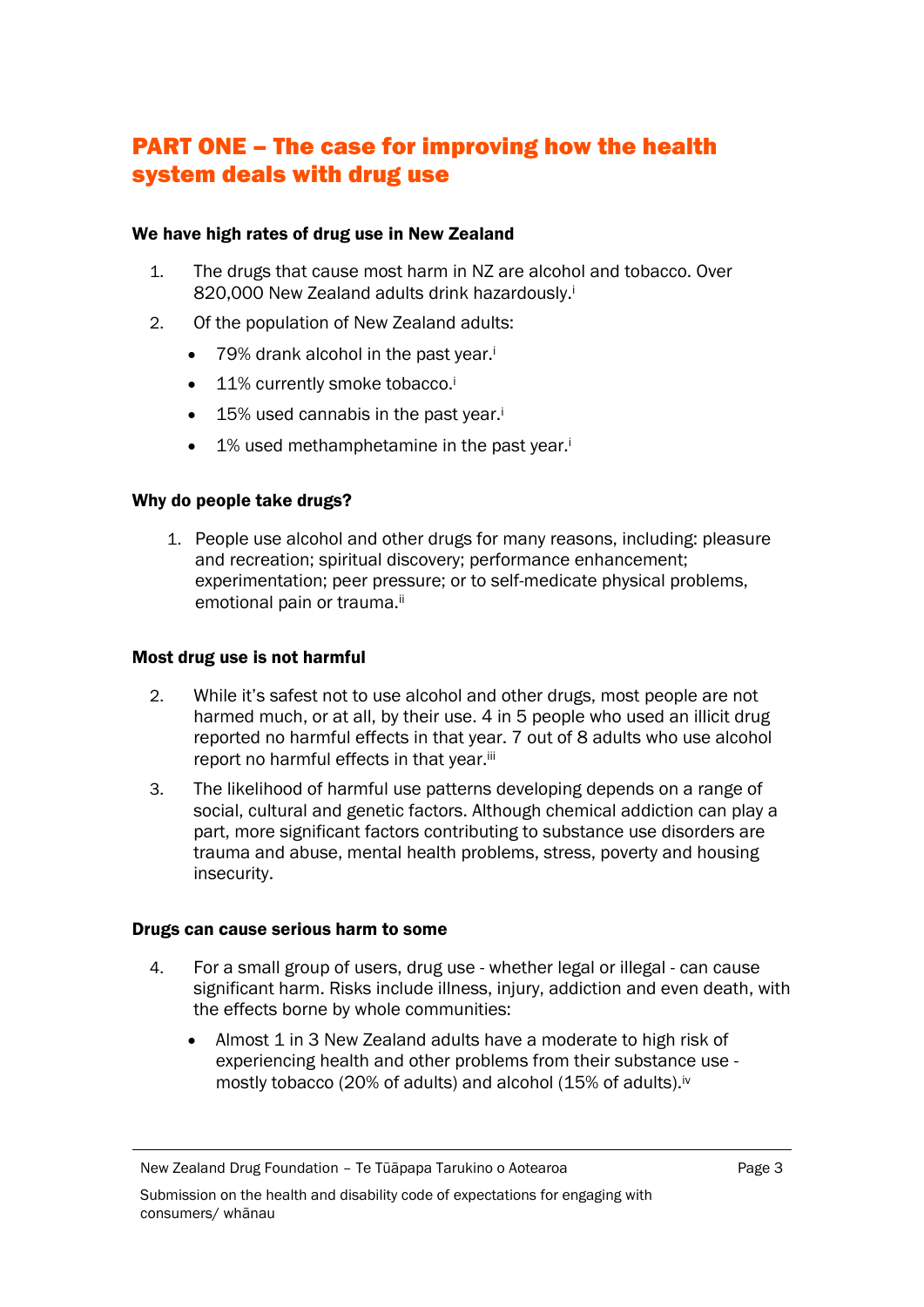- About 5000 people die each year from smoking and second-hand smoke.<sup>v</sup>
- 1 out of 5 New Zealand adults drink in a way that risks physical or mental harm.<sup>i</sup>

### The most disadvantaged are often the worst affected

- 5. Māori, Pacific people and people living in areas of socio-economic deprivation are more likely to experience harm from their own alcohol or drug use. Māori, Pacific people, and those living in deprived areas are most likely to want help with their drug use but not receive it. $vi$
- 6. 60% of community-based offenders have an identified alcohol or other drug problem and 87% of prisoners have experienced an alcohol or other drug problem in their lifetime.vii

### Māori have different patterns of drug use and harms to Pākeha

- 7. Māori continue to disproportionately bear the burden of drug and alcohol harm. Māori are 2.8 times more likely to use tobacco and 2.2 times more likely to use cannabis than non-Māori. The disparity is greater in women for both substances.<sup>i</sup>
- 8. Māori and non-Māori have similar drinking rates, but Māori are 1.8 times more likely than non-Māori to drink hazardously (in a way that may cause harm).i



Source: 2019/20 New Zealand Health Survey

New Zealand Drug Foundation – Te Tūāpapa Tarukino o Aotearoa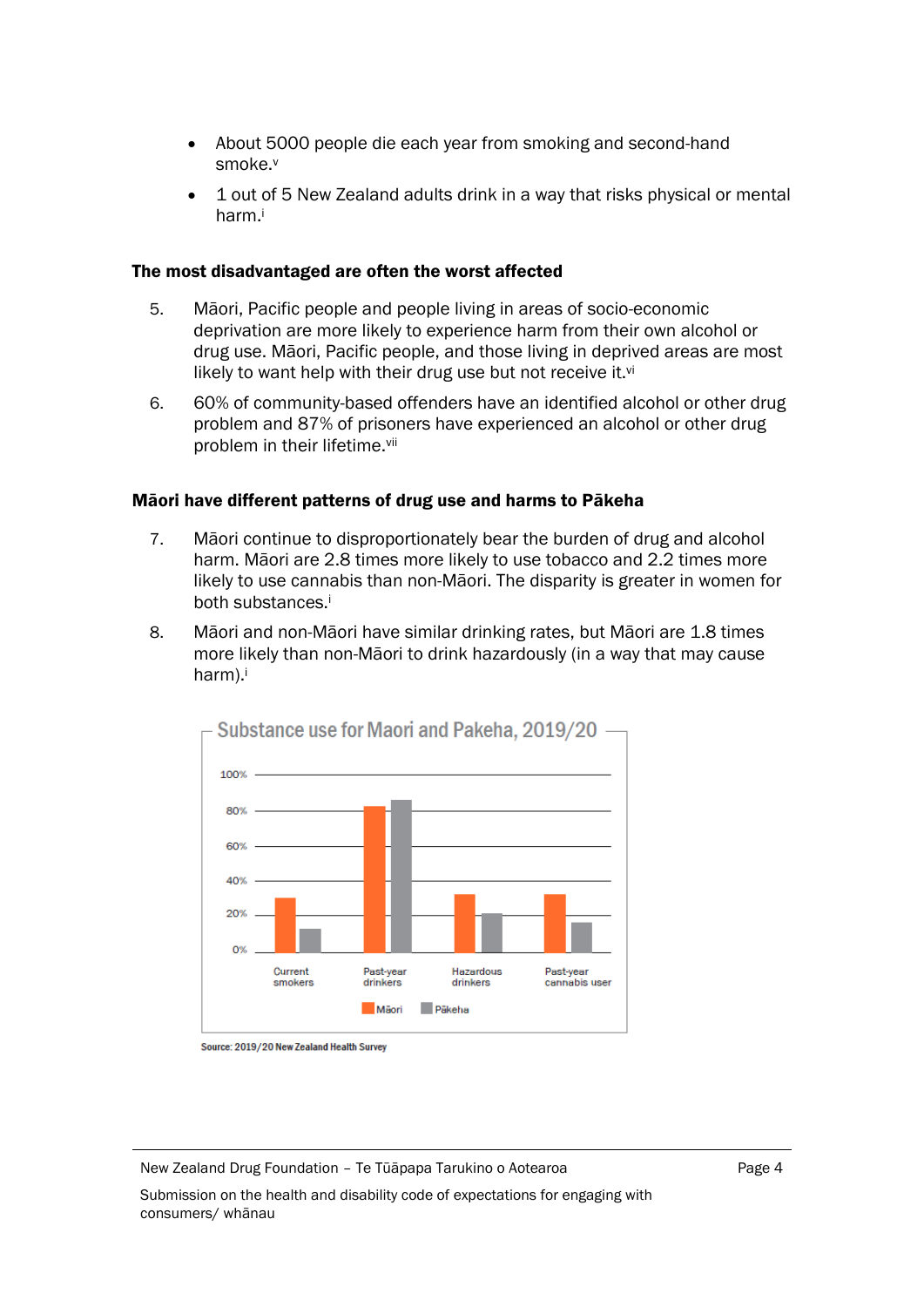### There is not enough help available

- 9. Around 50,000 New Zealanders receive support to reduce their alcohol or drug use each year, Vill but estimates suggest that only about a third of those who could benefit from treatment are accessing it.<sup>ix</sup>
- 10. Services are overextended and underfunded. People often have to wait until their problems have become acute before they can access help.
- 11. When people seek help but cannot access it, their window of opportunity is missed.

### The "hard to reach" are consistently failed by the health system

- 12. There is a small group of people with more severe problematic use or addiction issues who are consistently failed by the health system (and the educational, housing and social welfare systems). This group have generally suffered adversity and trauma, which has led to their current situation. They often suffer from serious co-morbid physical and mental health conditions.
- 13. This group is often described as "hard to reach". They have had bad experiences at the hands of the state and are generally distrustful of "the system". Mainstream services generally don't work for them. Some of them may be Māori but both their and their whānau's experience of colonialism may be so severe that they are disconnected from their iwi, hapū or whānau Māori. Even kaupapa Māori services delivered within the iwi-hapū-whanāu framework may not be reaching them.
- 14. We are concerned with the health and wellbeing of this group of people because we acknowledge and respect the inherent dignity of every person. The health and wellbeing of this group also has broader consequences for other people in our society because we are fundamentally all connected. This was demonstrated very clearly in our COVID-19 Delta outbreak where we had to abandon an elimination strategy because COVID had become established in marginalised communities.
- 15. In our view, the success of any health system changes should be measured by how effective it is at improving the health and wellbeing of this "hard to reach" group.

### People should be able to access a full range of evidence-based support options for drug and alcohol use at the time they need them.

16. People face long waiting lists and struggle to access the support they need. There is often little support and information available until someone presents with addiction or is picked up by the criminal justice system. And even then, people continue to face long waiting lists for treatment, despite a welcome increase in funding in the 2019 Budget. The combination of the

New Zealand Drug Foundation – Te Tūāpapa Tarukino o Aotearoa

Submission on the health and disability code of expectations for engaging with consumers/ whānau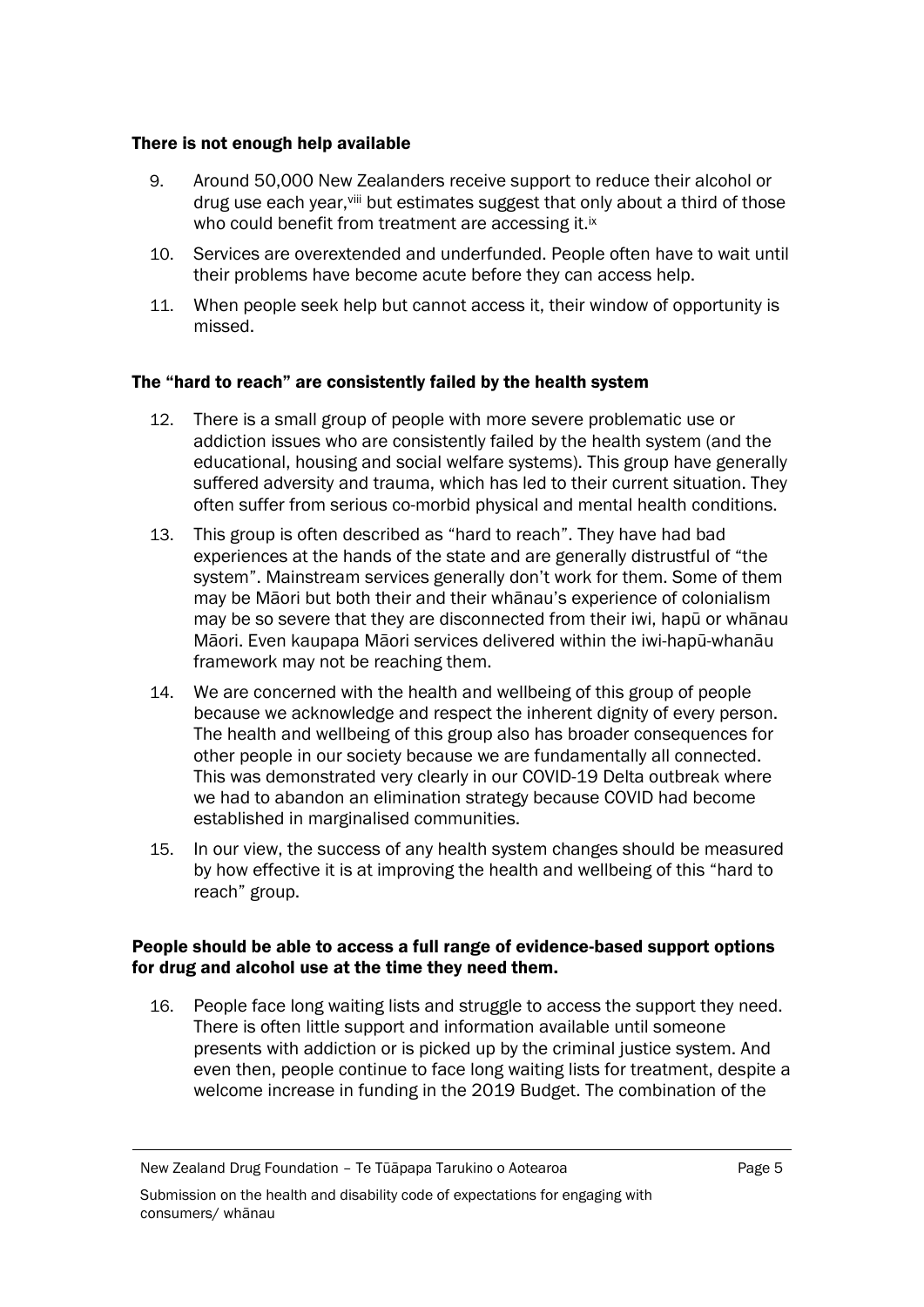growing housing crisis and the economic fallout from Covid will continue to exacerbate this existing need.

17. 1.2 M New Zealanders are estimated to be at moderate-high risk of problematic substance use, according to the NZ Health Survey. Yet nearly half of those will experience no clear symptoms to indicate they may be at risk. When we start the conversation when people are 'struggling' we miss most of the people we are trying to reach.<sup>iii</sup>



18. Of the 8.9% - or roughly 100,000 people - who experience severe symptoms, only around half receive support each year, meaning that even for people who are struggling, our services fall well short of what is needed.

### We can make a real impact by targeting all levels of use

19. As the Mental Health and Addictions Report, *He Ara Oranga*, recommends, we need to focus more on healthy approaches to drugs and alcohol for the whole population, and provide support options well before an individual starts to experience serious problems. This is more effective and more

New Zealand Drug Foundation – Te Tūāpapa Tarukino o Aotearoa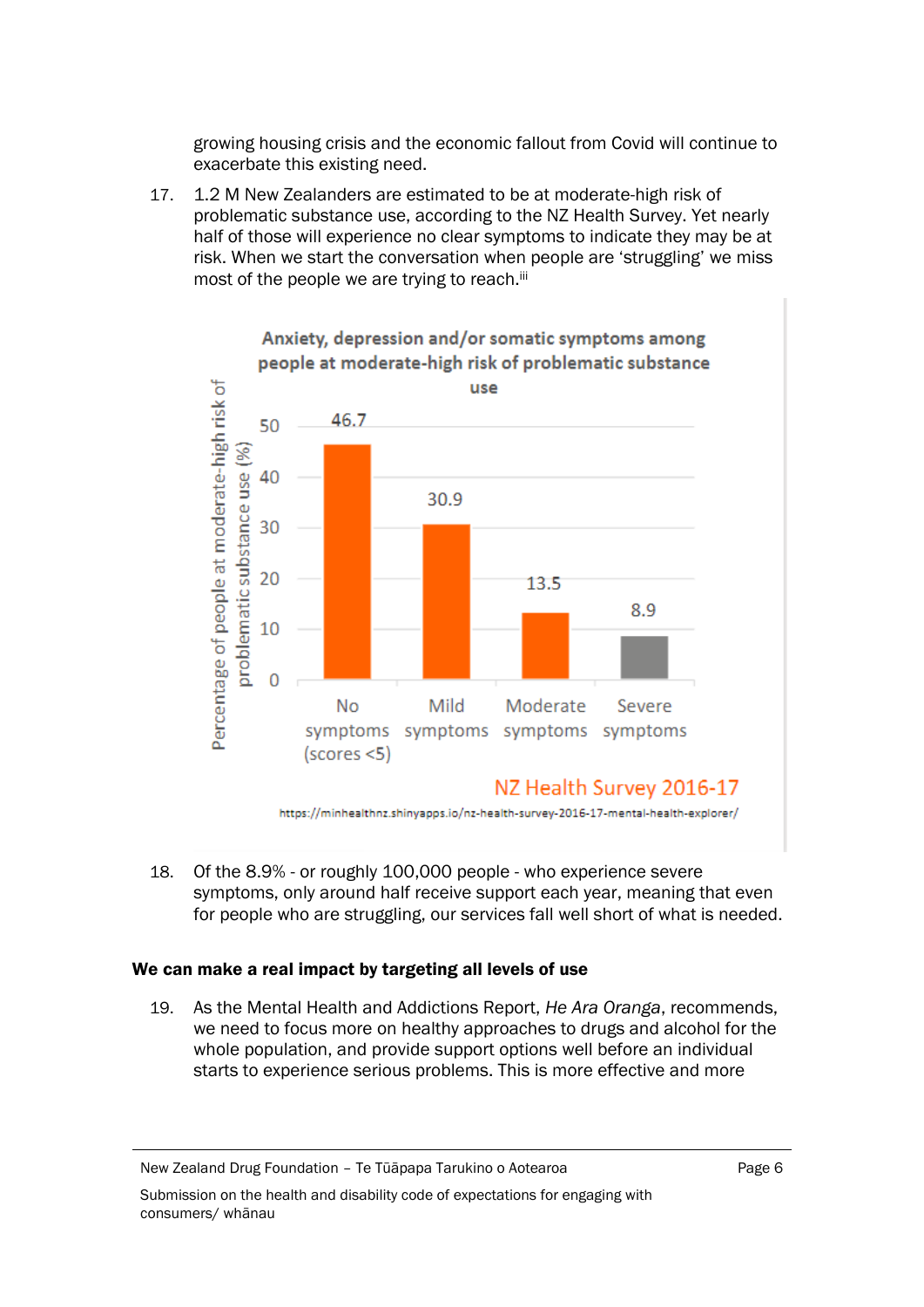compassionate – not to mention cheaper - than waiting to be the ambulance at the bottom of the cliff.

20. To support people at all levels of need, we need targeted approaches for each group shown in the diagram below, from those who don't use drugs at all to those who are severely dependent.



Source: National Committee for Addictions Treatment (NCAT). Shaping the Sector.<sup>35</sup>

### The code of expectations can help achieve these goals

21. The code of expectations should require all health and disability services to specifically listen to the voices of people who use drugs, and to people with lived experience of addiction. This will help break down the barriers which prevent people who use drugs getting timely, accessible and appropriate healthcare - not just for drug-related issues, but for any health condition they may be experiencing.

New Zealand Drug Foundation – Te Tūāpapa Tarukino o Aotearoa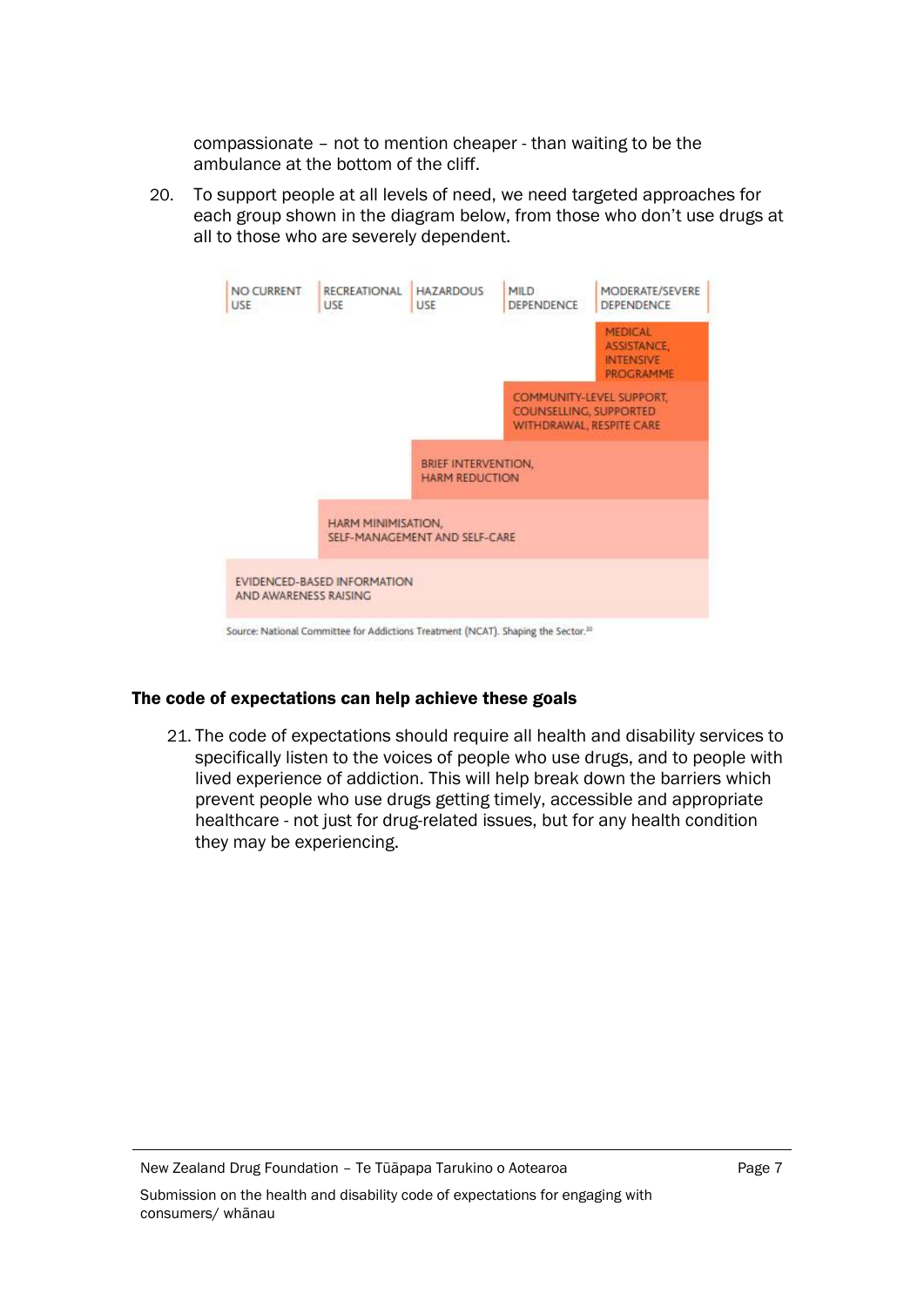## PART TWO – Why getting this code right will improve the wellbeing of people who use drugs

### Introduction and general comment

- 1. The Drug Foundation strongly supports service users and their whānau being directly involved in how all health and disability services are developed, monitored and delivered. The draft code of expectations is welcome, because people who use drugs are not currently included in service development or delivery, and this results in ongoing marginalisation.
- 2. People who use drugs have demonstrably worse outcomes across the entire health sector. As just one example, people who were accessing AOD services in November 2021 were 30 percent behind other New Zealanders in their vaccination rates. Māori service users were a staggering 42% behind. And for those with substance use issues who *were not able* to access services for whatever reason the rates may well have been significantly worse again (data is not available).
- 3. This example shows why engagement from those who use drugs is particularly important in developing appropriate and effective services. Involving those with lived experience of drug use, and those who have experienced alcohol and other drug services first-hand, is proven to improve the relevance and quality of services where this is done well.
- 4. We welcome efforts from HQSC to set out a code of expectations for how those working within the health and disability system will engage with service users and whānau to effectively understand and meet their needs.
- 5. We note that:
	- a) The inclusion of people who use drugs in service development, monitoring and implementation is barely happening at all in mainstream health and disability services. The result is ongoing marginalisation and services that do not cater to the specific needs of people who use drugs or experience substance dependence issues.
	- b) Engagement with people who use drugs is not even yet happening consistently in the drug treatment and addictions sector itself.

### The code should specify the need for health and disability services to engage with people who use drugs, people who use or have used AOD services, and their whānau

6. Tragically, the health system often sees people who use drugs in a negative light, as personally deficient, untrustworthy, or not worthy of help. People who use drugs often miss out on basic healthcare as a result. For those who

New Zealand Drug Foundation – Te Tūāpapa Tarukino o Aotearoa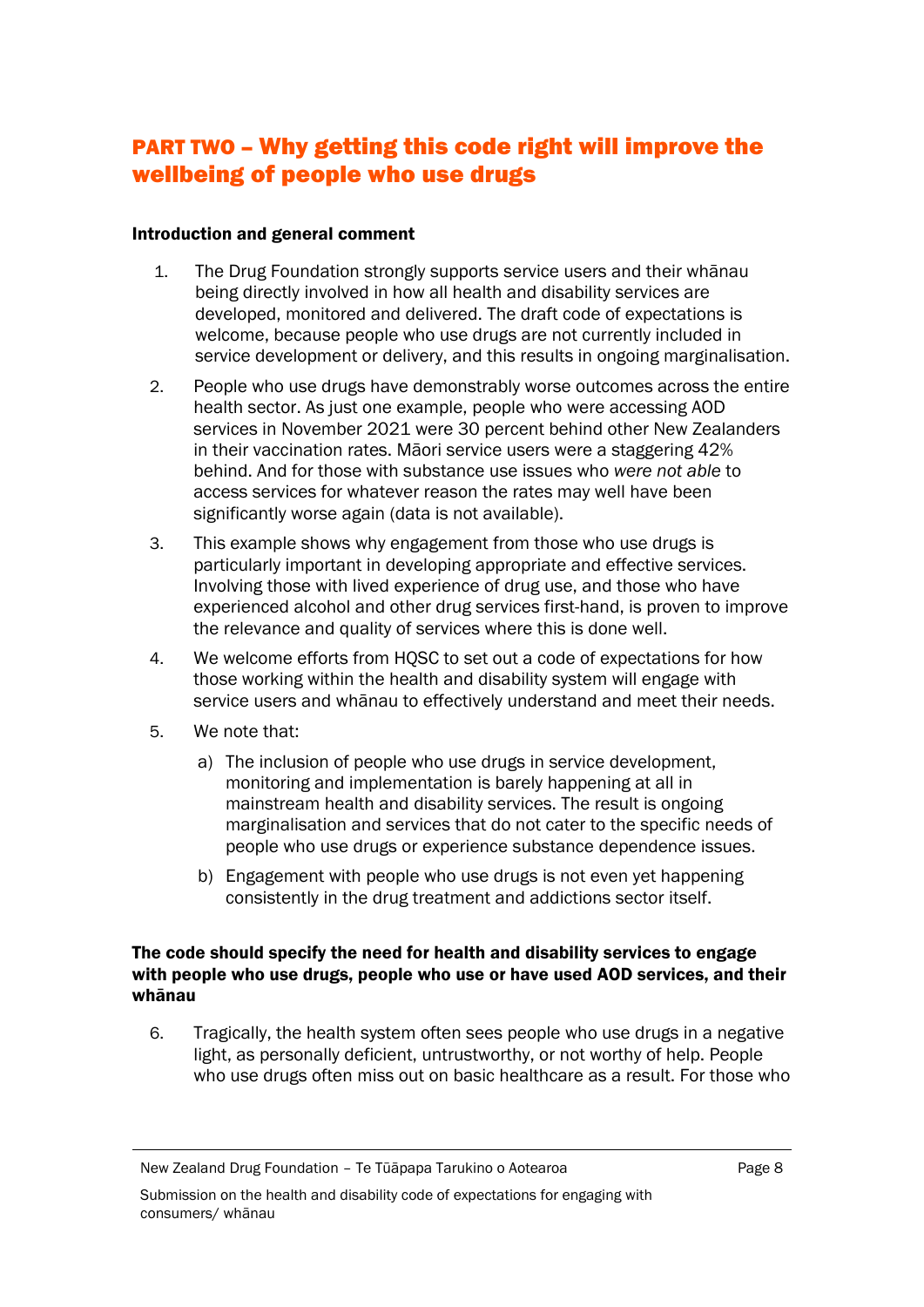are also poor, disabled, traumatised or otherwise marginalised the outcomes are even worse.

- 7. Involving those with lived experience of drug use, and those who have experienced AOD services first-hand, is proven to improve the relevance and quality of services and make them far more effective and fit for purpose for those who use drugs or experience addiction.
- 8. One example is an initiative that was implemented under the Te Ara Oranga programme in Northland. Te Ara Oranga is a partnership between police, mental health and addiction services, community groups and iwi serviceproviders which aims to give methamphetamine-users the opportunity to get therapeutic help rather than receiving a conviction.
- 9. Under Te Ara Oranga, a screening, brief intervention, and referral process was introduced in the Whangarei Hospital Emergency Department to help people who use methamphetamine receive treatment and other support.<sup>x</sup> The initiative is delivered by a dedicated practitioner with lived experience of methampetamine use and long-term addiction.
- 10. An evaluation of Te Ara Oranga showed that the initiative has mellowed and changed emergency doctors' attitudes along with the whole culture around people who come into the emergency department with alcohol and drug issues. <sup>x</sup>
- 11. Without the participation of a person with lived experience, this would not have been possible.
- 12. We would like to see involvement of peer support workers and those with lived experience in all emergency departments. Similarly, we would like to see them involved in developing services and approaches in primary care, where they would no doubt have a similarly transformative effect.
- 13. We recommend the draft code of expectations includes a requirement for service users to intentionally engage with people who use drugs in service design, delivery, monitoring and evaluation. This will help to reduce some of the inequities experienced by people who use drugs throughout the health system.

### We support the inclusion of the principles from WAI 2575

- 14. We strongly support the inclusion in the code of the five overriding principles from the latest decision relating to the WAI 2575 Health Claim to the Waitangi Tribunal.
- 15. As noted above, due to our history of colonisation, and ongoing social and economic challenges, Māori are significantly more likely to experience substance use issues than other ethnic groups. Māori are also more likely to seek help for addictions and not get it. Services that are available are not always fit for purpose or culturally inclusive. It is therefore particularly

New Zealand Drug Foundation – Te Tūāpapa Tarukino o Aotearoa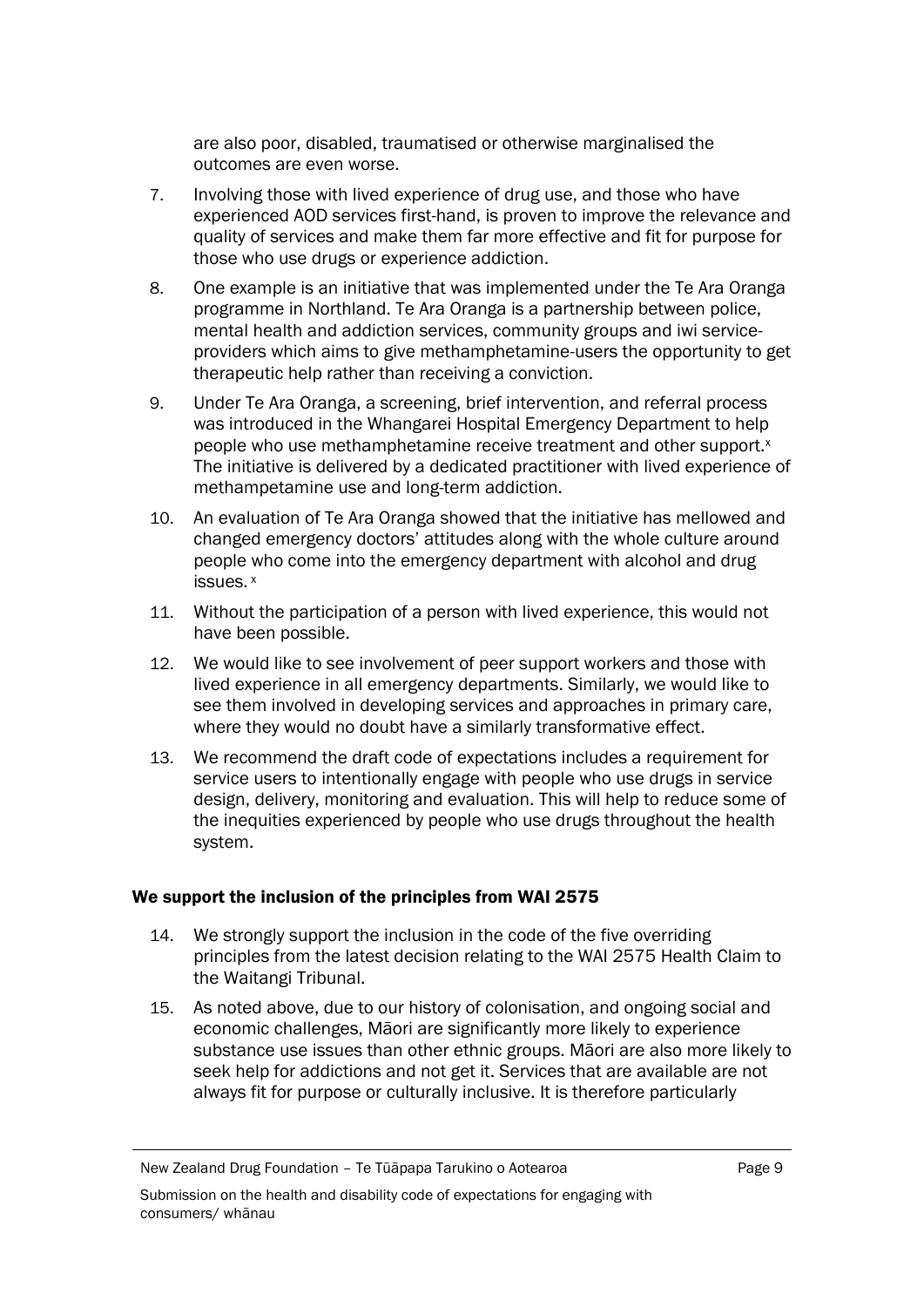important that Māori who use drugs are empowered through this code to have input into service development and evaluation.

### Not all those who need services currently access them. How can we include them in the conversation?

- 16. As noted above, of the 8.9% of New Zealanders roughly 100,000 people who are at moderate or severe risk of problematic substance use, and who experience severe mental health symptoms, only around half receive alcohol or other drug support. Some seek out services but are unable to access them, whether due to cost, location, waiting lists or appropriateness of the services offered. Others do not even try to access services, often due to stigma they have experienced in the past, leading to a general distrust of the health system. xi
- 17. Many of these same people are already marginalised and consistently failed by the health system. They may have suffered adversity and trauma, which has led to their current situation. They often suffer from serious co-morbid physical and mental health conditions.
- 18. It is essential that these people are also involved in developing services and shaping how the health system responds to their experiences - not just those who have been able to access services in the past.
- 19. The code of expectations touches on this need in the section on equity, which we support. However, we would like to see this expanded on and explained. It should be clear what outreach with less engaged sections of the community might look like, and why it is important.

### The term "consumer" is problematic

- 20. The term 'consumer' is used in the Code of Health and Disability Services Consumers' Rights so we understand why it has also been used here.
- 21. However, we do not support the term, and have received similar feedback from colleagues we have spoken to about it in the AOD sector. The word implies a market-based system and a model of economics that dates from the 1980s. The term fails to connote people's intrinsic humanity. It does not relate well to the experiences of receiving healthcare - a basic human right as opposed to a consumer product.
- 22. Another issue with the word "consumer" is that it implies that the person is a passive recipient of health care rather than someone with agency and an active participant in their own health.
- 23. Replacing the term 'consumer' with 'service user' or 'people who use services' would be more accurate and give them more agency. We note that

New Zealand Drug Foundation – Te Tūāpapa Tarukino o Aotearoa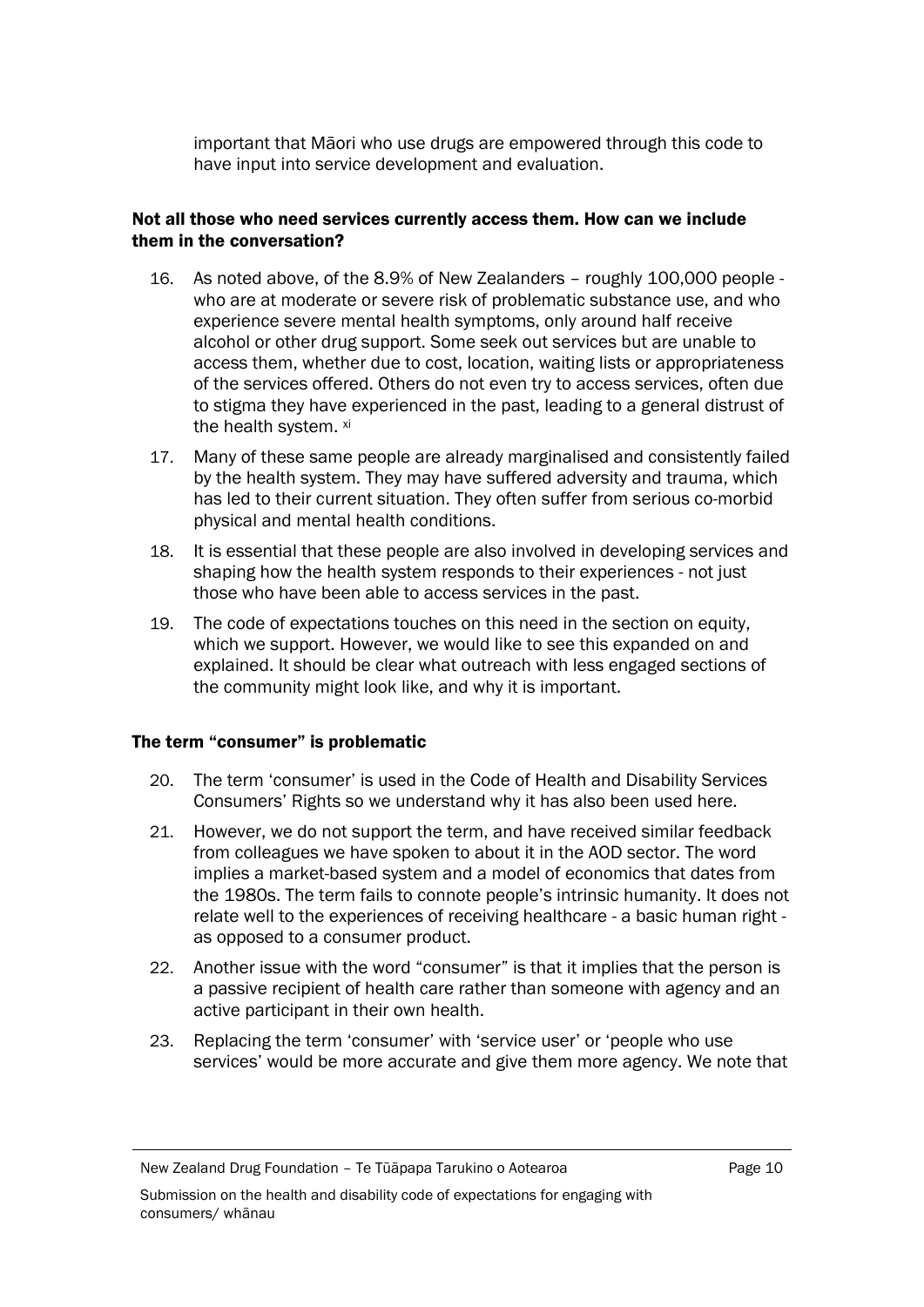the Ngā paerewa health and disability services standards also prefer that usage and do not use the term 'consumer'.

### The section on equity needs to be more specific

- 24. Statistically, some groups of people are significantly more affected by drug harm than others. They are often the same people who are least able to access appropriate or accessible help.
- 25. The data shows that drug use prevalence is heavily affected by factors including where you live, your gender, socio-economic status, disability status, and ethnicity. These same factors can also make it harder for people to access appropriate services.
- 26. As mentioned previously, Māori continue to disproportionately bear the burden of drug and alcohol harm. Māori are 2.8 times more likely to use tobacco, 2.2 times more likely to use cannabis and 1.8 times more likely to use amphetamines (including methamphetamine) than non-Māori. The disparity is greater in women for each substance.
- 27. Socio-economic status is strongly correlated to type of substance use. Women living in the poorest neighbourhoods are 18 times more likely to use amphetamines (including methamphetamine) than women in the wealthiest neighbourhoods, for example. Similarly, disabled people are nearly three times more likely to use amphetamines than non-disabled people.
- 28. We know that different ethnicities are at risk from different types of drug harm. As one example, Pacific peoples are around 20% less likely to drink alcohol than the rest of the population. However, those who do drink are significantly more likely to drink hazardously than others.
- 29. People who are pulled into the criminal justice system are particularly at risk - 87% of prisoners have experienced an alcohol or other drug problem in their lifetime.
- 30. Achieving equity in healthcare requires taking into account the different socio-economic and other factors that may influence a person's health outcomes and access to treatment, and ensuring the health system is agile enough to respond to those different factors.
- 31. The equity section of the draft code is extremely high-level and non-specific. We would like it to specify that achieving equity means thinking about gender, ethnicity, sexual orientation, disability, previous experiences of trauma (including from interactions with mainstream services), where a person lives, how wealthy they might be and so on. All of these factors are relevant to in the struggle to access fit-for-purpose services, especially for those who use drugs.

New Zealand Drug Foundation – Te Tūāpapa Tarukino o Aotearoa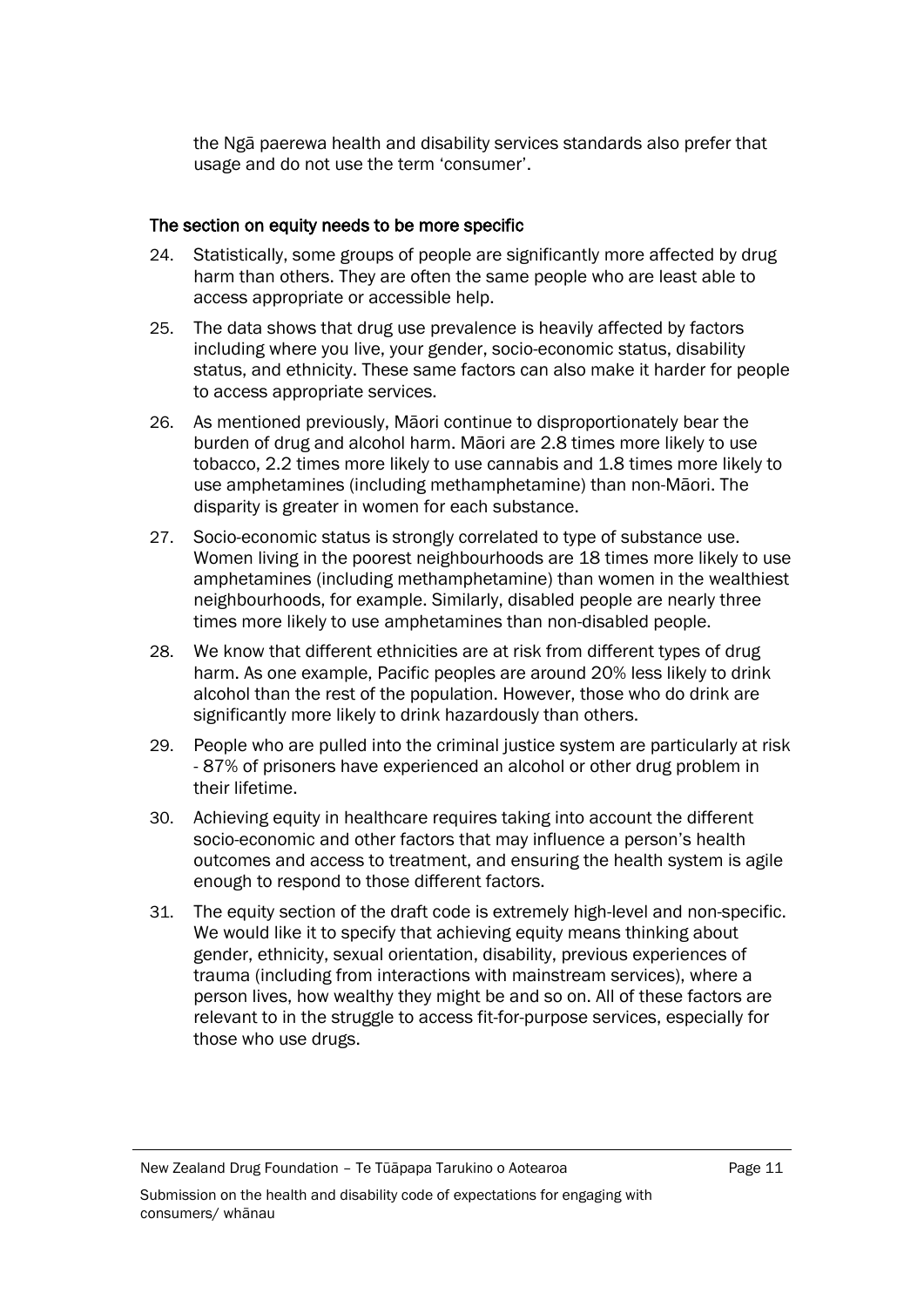32. We would like to see clearer guidance in this section, along with clear guidelines as to how services should report against equity objectives, to reduce health disparities.

### We have questions about how the code fits with other standards, and how it will be implemented

- 33. It is not entirely clear how this code fits with other codes and standards already in use.
- 34. The code of Health and Disability Services Consumers' Rights<sup>xii</sup> specifies the individual rights a consumer has when they use a health or disability service, such as the right to dignity, the right to be free from discrimination and the right to service of an appropriate standard.
- 35. The Ngā paerewa health and disability services standards (NZS 8134:2021)xiii, were developed as national standards to support the code of rights, and set out how the code should be implemented. The standards (and its predecessors) were developed as a way to benchmark services and to audit DHB-funded services.
- 36. The standards have been a key driver in the development of 'lived experience' roles in the addiction sector, such as consumer advisors. We would like to see the new code of expectations intentionally build similar roles into mainstream health and disability services.
- 37. Clauses 2.3.9 2.3.14 of the current standards set out guidelines for how service users and their whānau participate in planning, implementation and evaluation of service delivery.
- 38. There is quite a bit of overlap between these clauses and the HQSC code of expectations. It is not clear which should take precedence, or if the HQSC code is intended to supplement the standards or stand alone.
- 39. It is also not clear how the code sits alongside the HQSC's Consumer engagement quality and safety marker frameworkxiv, which sets out what partnership and shared leadership with consumers and whānau looks like for service providers.
- 40. Some clarification around that would be helpful.

### The code could be written in a way that makes it clearer what service providers are specifically required to do.

41. If the draft code of expectations is intended to supplement or 'flesh out' the national standards, it is essential that they can be easily used as a practical tool. Service providers need to be able to understand clearly how the code is to be applied, and what success looks like.

New Zealand Drug Foundation – Te Tūāpapa Tarukino o Aotearoa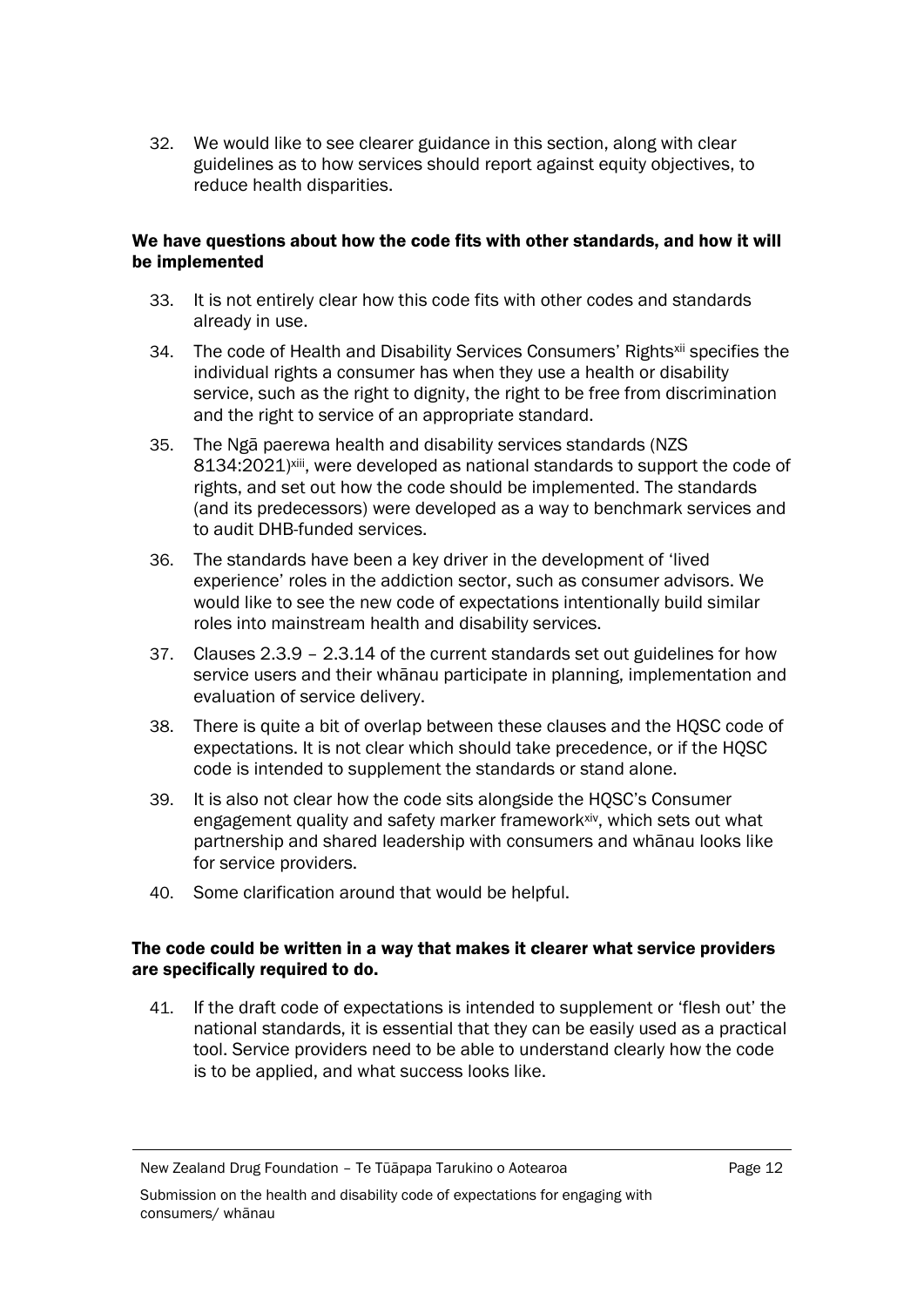- 42. As it stands, the code may not be detailed or specific enough to help service providers understand this, and to ensure that their efforts can be objectively monitored, evaluated and audited against the code.
- 43. The expectations are aspirational rather than specific, with the passive tense used throughout:

"effective outreach to less engaged sections of communities occurs'.

Switching this to a specific requirement for service providers may help, such as "service providers are required to engage those in the community who may benefit from access to their services but are not accessing them. One example is people who use drugs..."

44. It may be that this code will sit above another framework that gives more detail to help service providers understand what is expected of them. However if that is not the case, we recommend that more detail is included about what each expectation means in practise.

### Be clear about monitoring and implementation expectations, to ensure services are held to account

- 45. It would also be helpful were the code to explain how performance against the expectations would be monitored and/or enforced, to ensure that services are held to account in terms of taking and acting on feedback to improve services. Aspirational goals mean nothing if they are not followed by implementation.
- 46. Similarly, it should be clear how 'consumers' can make a complaint if the expectations are not upheld (just as when visiting a GP, for example).

### In the AOD services sector, it is essential the code should apply to privately funded services as well as publicly funded ones

- 47. It is not clear whether both publicly and privately funded service providers are intended to be covered by the code of expectations.
- 48. As you will know, in New Zealand, anyone can set themselves up as an addictions service provider, without the need to be registered or audited. Service providers which are publicly funded and contracted by DHBs will be regularly audited, and will be contractually obliged to engage with consumers and take feedback into account in service delivery.
- 49. Privately funded services meanwhile may be run by people who are not registered counsellors or addiction specialists, without oversight or quality control. Service users may be completely unaware that they are paying large amounts of money to be treated by people who may not have qualifications, and within a service that is not required to meet basic codes of expectations. Treatment may be ineffective or even harmful, with no clear

New Zealand Drug Foundation – Te Tūāpapa Tarukino o Aotearoa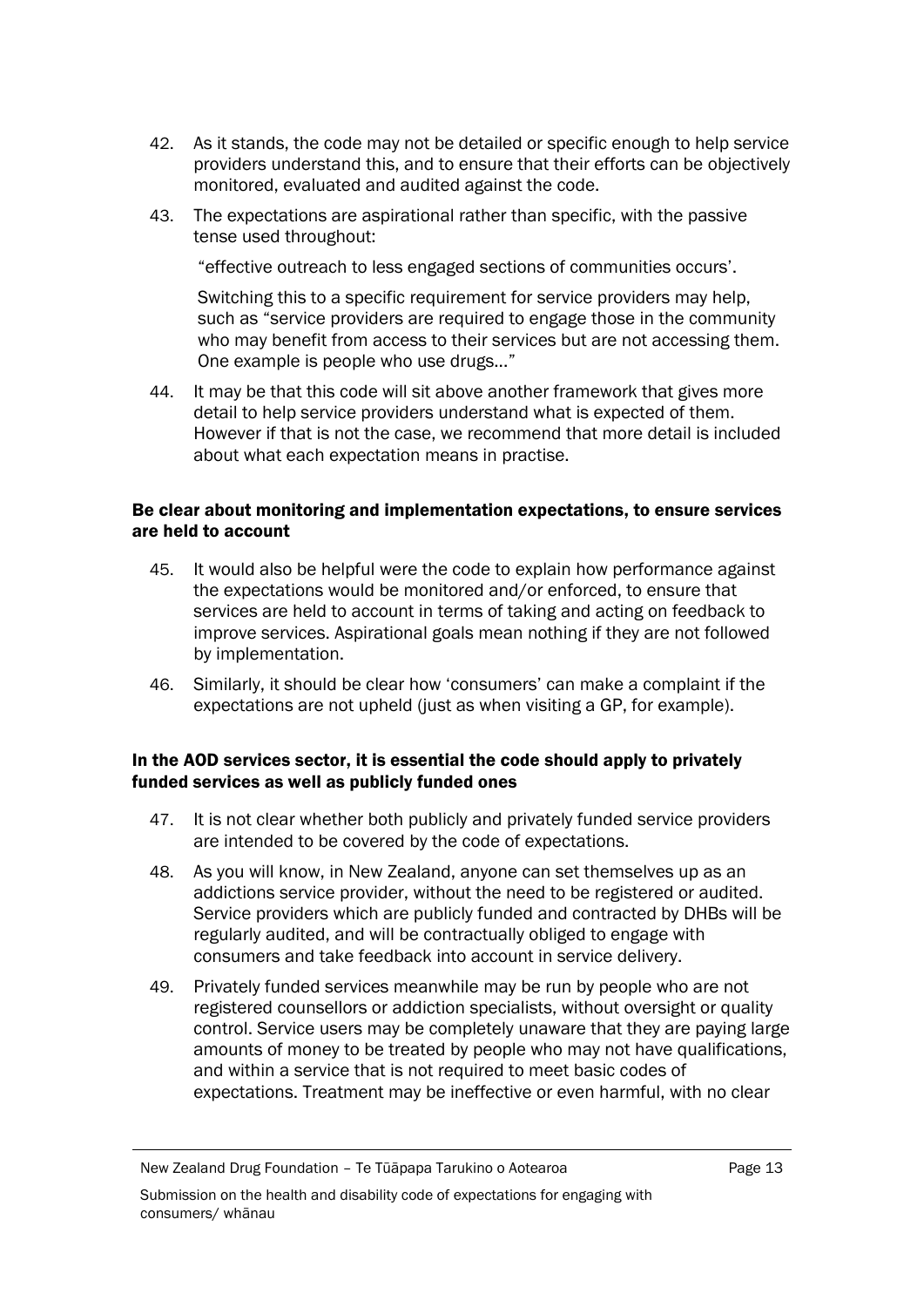avenue available for service users to make a complaint if something goes wrong.

50. As such, we recommend that this code explicitly cover any individual or service that suggests they are running addiction support, regardless of whether individuals working there are registered, or the service is publicly funded.

### Final Recommendations

- 1. Be explicit in the code about the need for health and disability services to engage with people who use drugs, people who use or have used AOD services, and their whānau.
- 2. Ensure that the voices of people who have not been able to access services for whatever reason are also heard, by being more explicit in the code about how this should happen. Be clear what outreach with less engaged sections of the community might look like, and why it is important.
- 3. Replace the word 'consumer' with 'service user' or 'people who use services'.
- 4. Make it clearer what is meant by 'equity' in the code, including specific mention of gender, ethnicity, sexual orientation, disability, and experiences of marginalisation, trauma and poverty.
- 5. To reduce potential confusion for service providers, be clear how the HQSC code of expectations will interact with other guidelines, such as the national standards.
- 6. Ensure expectations are clear and specific. This may mean either providing more detail in another framework that sits below the code, or putting more specifics in the code itself about what each expectation means in practise.
- 7. To ensure services providers are held to account under the code, clarify how performance against the expectations would be monitored and/or enforced, and how service users can make a complaint.
- 8. Ensure the code of expectations covers any individual or service that claims to provide addiction support, regardless of whether the service is publicly funded.